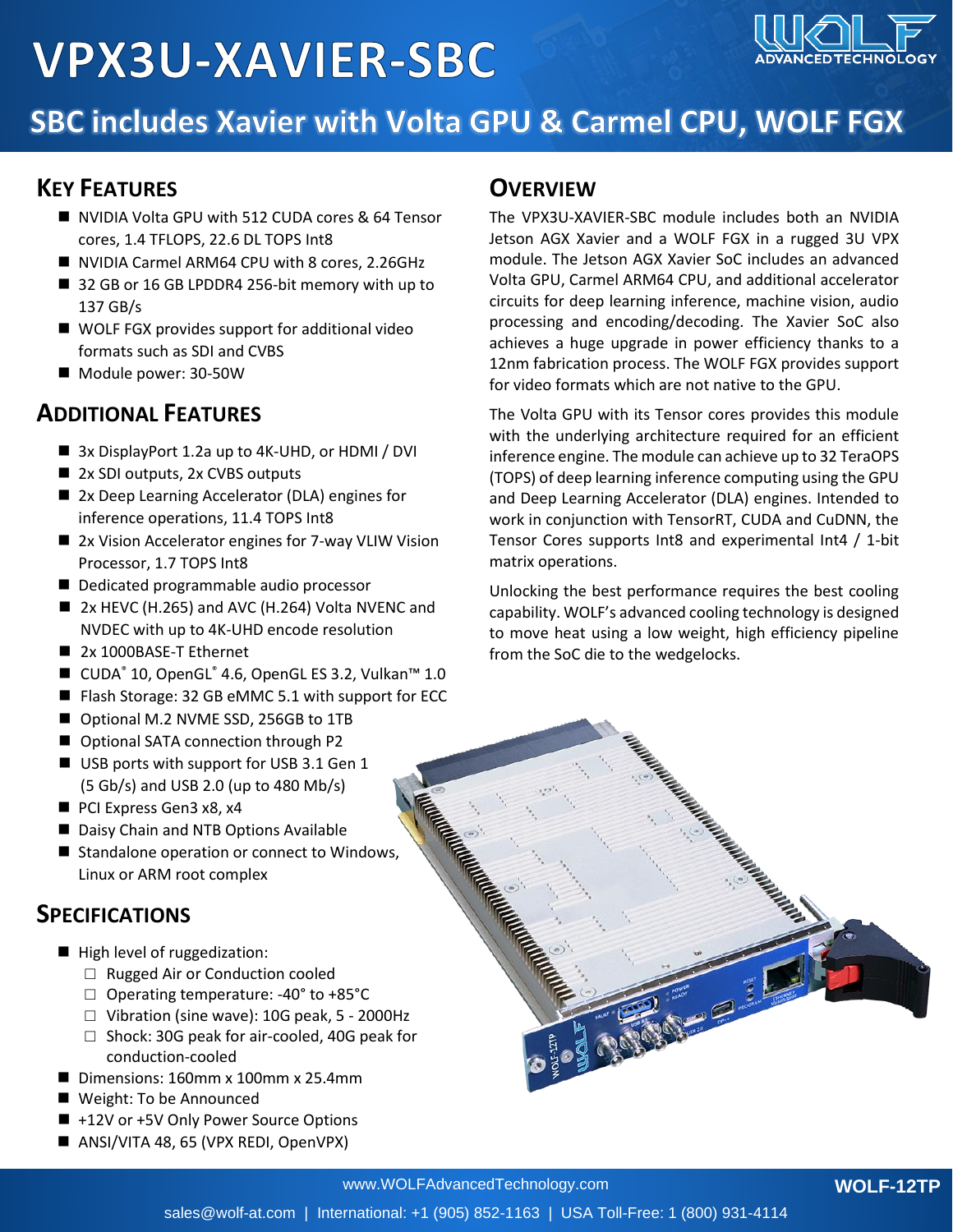### **VPX3U-XAVIER-SBC**





www.WOLFAdvancedTechnology.com

**WOLF-12TP**

sales@wolf-at.com | International: +1 (905) 852-1163 | USA Toll-Free: 1 (800) 931-4114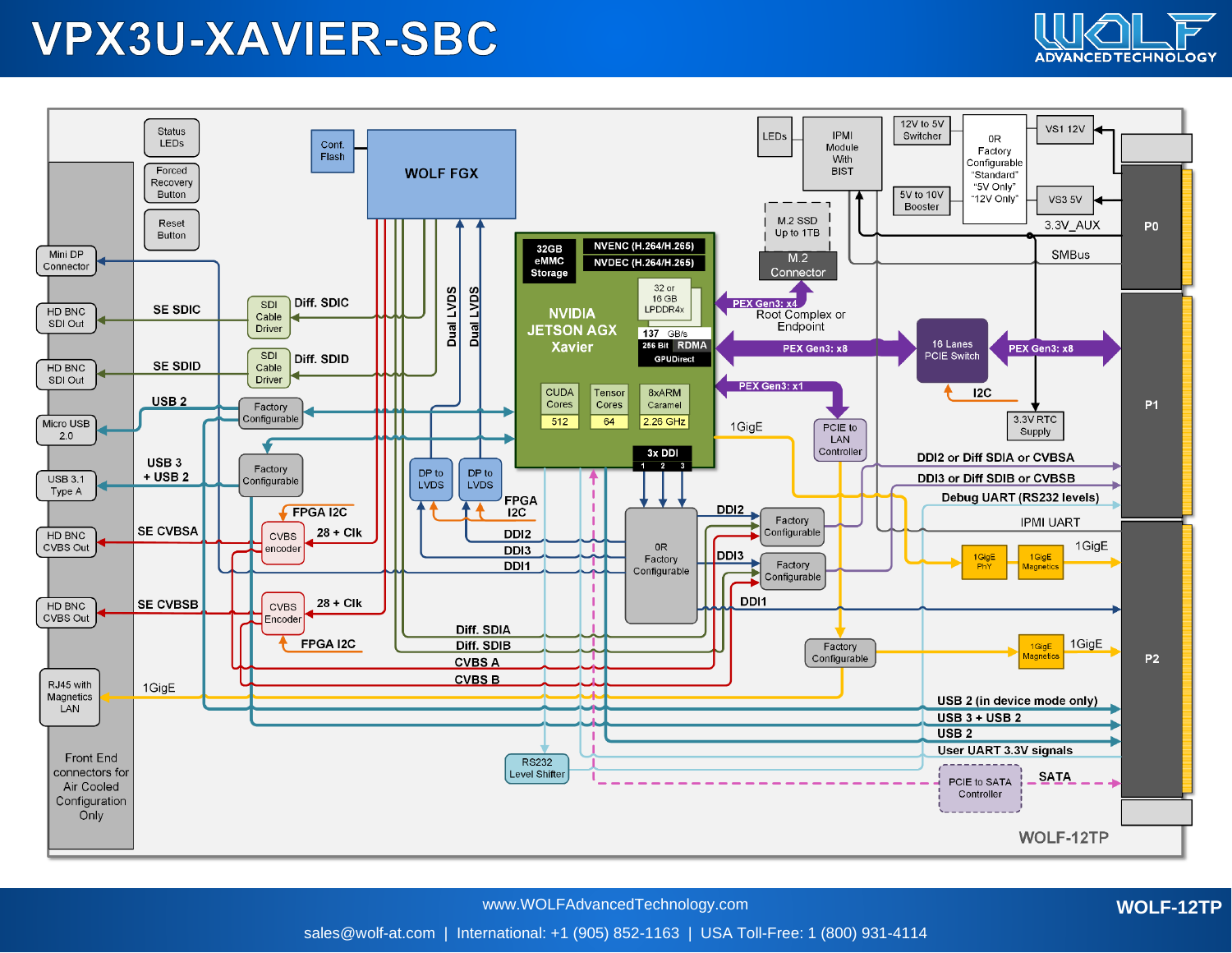

### **NVIDIA AGX XAVIER**

The AGX XAVIER autonomous machine accelerator technology is designed to allow computer vision and deep learning to be deployed to the edge. The extremely power efficient 12nm AGX Xavier SoC can provide up to 32 TeraOPS (TOPS) for Deep Learning inference computing at just 30W.

The module can also benefit from NVIDIA's rich set of AI tools and workflows as well as the NVIDIA JetPack SDK.

#### **DESIGNED FOR SYSTEM INTEGRATION**

The VPX architecture is diverse, spanning custom backplanes, an ambiguous system specification and differing input and output methodologies. That is precisely why WOLF modules come with factory configuration options to solve virtually all system integration challenges.

The WOLF-12TP has been designed to include a WOLF FGX to support additional video formats that are not native to the Xavier GPU, including SDI and analog formats. The FGX also allows WOLF to react quickly to customer requirements for additional video formats as MCOTS products.

This module has been designed to support VPX REDI (VITA 48) and OpenVPX (VITA 65).

#### **SYSTEM COMPATIBILITY**

There are several groups spearheading initiatives to develop standards to ensure compatibility between systems and vendors, with the aim of reducing the time and cost required to deploy new technology. The 12TP includes a new 3U VPX Interface Control Document (ICD) that includes factory configurable options which can be used to maintain compliance with many of these initiatives.

This module has been designed to be SOSA aligned and uses the SOSA 3U VPX SBC slot profile. For PCIe X8 upstream and X4 upstream / X4 downstream this module is also compatible with various OpenVPX slot profiles.

Standard slot profiles available for this module:

- SLT3-PAY-1F1F2U1TU1T1U1T-14.2.16 (SOSA aligned 3U I/O Intensive SBC Slot Profile)
- MOD3-PAY-1F1F2U1TU1T1U1T-16.2.15-1 (VITA 65 3U Payload Module Profile)
- MOD3-PAY-1F1F2U1TU1T1U1T-16.2.15-2 (VITA 65 3U Payload Module Profile)

Contact WOLF to discuss the presence of a specific interface, or to discuss a different Module Profile.

### **HARDWARE ACCELERATED VIDEO ENCODE / DECODE**

The Xavier includes two NVENC (encoder) and two NVDEC (decoder) engines. The dedicated encoding engine provides an extremely power efficient method to encode up to 4K resolution video to H.264 or H.265. The NVENC supports up to 15 Mbps for 1080p and up to 60 Mbps for 2160p, CBR and VBR rate control, programmable intra-refresh for error resiliency, and a motion estimation (ME) only mode. The NVIDIA Video Codec SDK provides a complete set of APIs, samples and documentation for hardware accelerated video encode and decode on Windows and Linux.